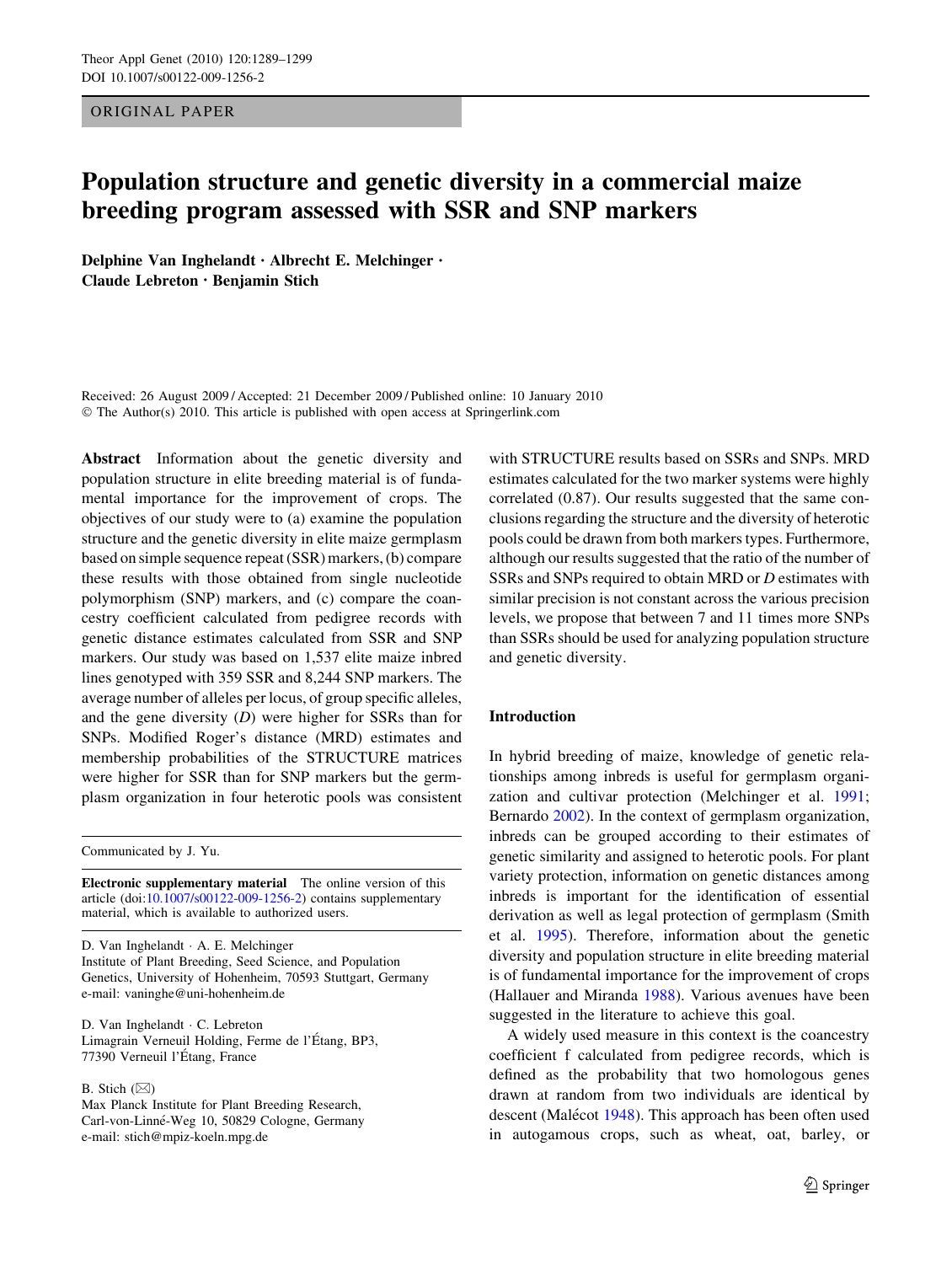<span id="page-1-0"></span>soybean, where keeping pedigree records has a long tradition. In maize breeding too, pedigree information is commonly employed to assign newly developed inbreds to heterotic pools (Messmer et al. [1993\)](#page-9-0). Nevertheless, pedigree records tracing back to more than two generations are rare. A further shortcoming is that some founder inbreds of heterotic pools were derived from open pollinated populations. Hence, calculation of f is often not feasible or dubious in maize (Lübberstedt et al. [2000\)](#page-9-0).

Alternatively, the genetic similarity between genotypes can be assessed with DNA markers (Melchinger and Gumber [1998\)](#page-9-0). Until now, simple sequence repeat (SSR) markers have been the most widely used DNA marker type to characterize germplasm collections of crops because of their easy use, relatively low price, and high degree of polymorphism provided by the large number of alleles per locus (Vignal et al. [2002](#page-10-0)). More recently, single nucleotide polymorphism (SNP) markers received high attention because they occur at much higher frequency in the genome than SSRs. Furthermore, their genotyping can be easily automated. However, most SNPs are biallelic, and, thus, have a lower information content. Given the advantages and disadvantages of both marker systems, their usefulness in different fields of application must be compared.

When assessing the repeatability of genotyping results and proportion of missing data for SSR and SNP markers, Jones et al. ([2007](#page-9-0)) found a clear advantage for SNPs. In contrast, Hamblin et al. ([2007\)](#page-9-0) investigated the usefulness of 89 SSRs versus 847 SNPs for assessing relatedness and evaluating genetic diversity in a set of public maize inbreds and found that SSRs performed better with respect to the assignment of inbreds to sub-populations. These authors suggested that compared with their study a considerable higher number of SNP markers might be required in order to have an equivalent discriminating power as with SSRs. Nevertheless, to our knowledge, no earlier study examined this issue, especially in elite maize germplasm, nor considered the differences in costs for genotyping SSRs and SNPs.

The objectives of our study were to (a) examine the population structure and the genetic diversity in elite maize germplasm based on SSR markers, (b) compare these results with those obtained from SNP markers, and (c) compare the coancestry coefficient calculated from pedigree records with genetic distance estimates calculated from SSR and SNP markers.

## Materials and methods

Plant materials and molecular markers

A set of 1,537 maize inbred lines obtained by the plant breeding company Limagrain (France) representing founder (6%) as well as elite (94%) inbred lines of Europe and North-America was used in this study. Pedigree information of these genotypes was available up to six generations back. In addition, all inbreds were classified into four heterotic pools, namely Flint (396 inbreds), Lancaster (399 inbreds), Stiff Stalk (SSS; 377 inbreds) and Iodent (365 inbreds).

The 1,537 inbred lines were examined with 359 SSR and 8,244 SNP markers. The SSRs (80% public and 20% proprietary) were selected over years with respect to their polymorphism information content (PIC) value (Botstein et al. [1980\)](#page-9-0) in various sets of maize inbreds. The SNPs (100% proprietary) of our study were discovered by sequencing 2,973 amplicons in a set of 30 diverse maize inbreds (development set). From the identified SNPs, those were selected for genotyping the entire germplasm set which showed an Illumina designability score  $\geq 0.4$  and were not in complete linkage disequilibrium (LD) in the development set. Each of the 359 SSRs and 8,244 SNPs, which were designated as loci, showed less than 20% missing data and the average proportion of missing data was 5.1 and 2.7% for SSRs and SNPs, respectively.

All markers were mapped in the IBM population (Lee et al. [2002](#page-9-0)), where 59, 42, 41, 34, 36, 31, 36, 31, 27, and 22 of the SSR markers were located on chromosomes 1–10, with average marker distances of 12.86, 9.41, 12.76, 11.12, 11.31, 10.42, 11.56, 12.65, 13.48, and 11.86 cM. In addition, 1,456, 858, 902, 898, 1,002, 633, 578, 632, 699, and 586 of the SNPs were mapped to chromosomes 1–10, with average marker distances of 0.42, 0.81, 0.58, 0.44, 0.41, 0.53, 0.76, 0.61, 0.46, and 0.45 cM. The total length of the SSR map was 4,265 cM, whereas that of the SNPs was 4,378 cM.

Genotyping of the SSRs was performed by Limagrain Verneuil Holding (Riom, France) using standard protocols. Genotyping of the SNPs was performed by using an Illumina Infinium iSelect chip developed by Biogemma (Clermont-Ferrand, France, unpublished data). In our study, the full cost pricing for genotyping of the 359 SSRs and 8,244 SNPs was comparable. The fact that in the near future also for most other plant species a high number of SNP markers will be publicly available makes our assumption of neglecting the costs for marker development in the economic considerations realistic for other plant species than maize.

#### Statistical analyses

All analyses described below were performed for SSRs as well as SNPs. The average and range of the number of alleles per locus, the number of group specific alleles, and the gene diversity  $D$  (Nei [1987](#page-9-0)), identical to PIC, were determined for each heterotic pool and for all 1,537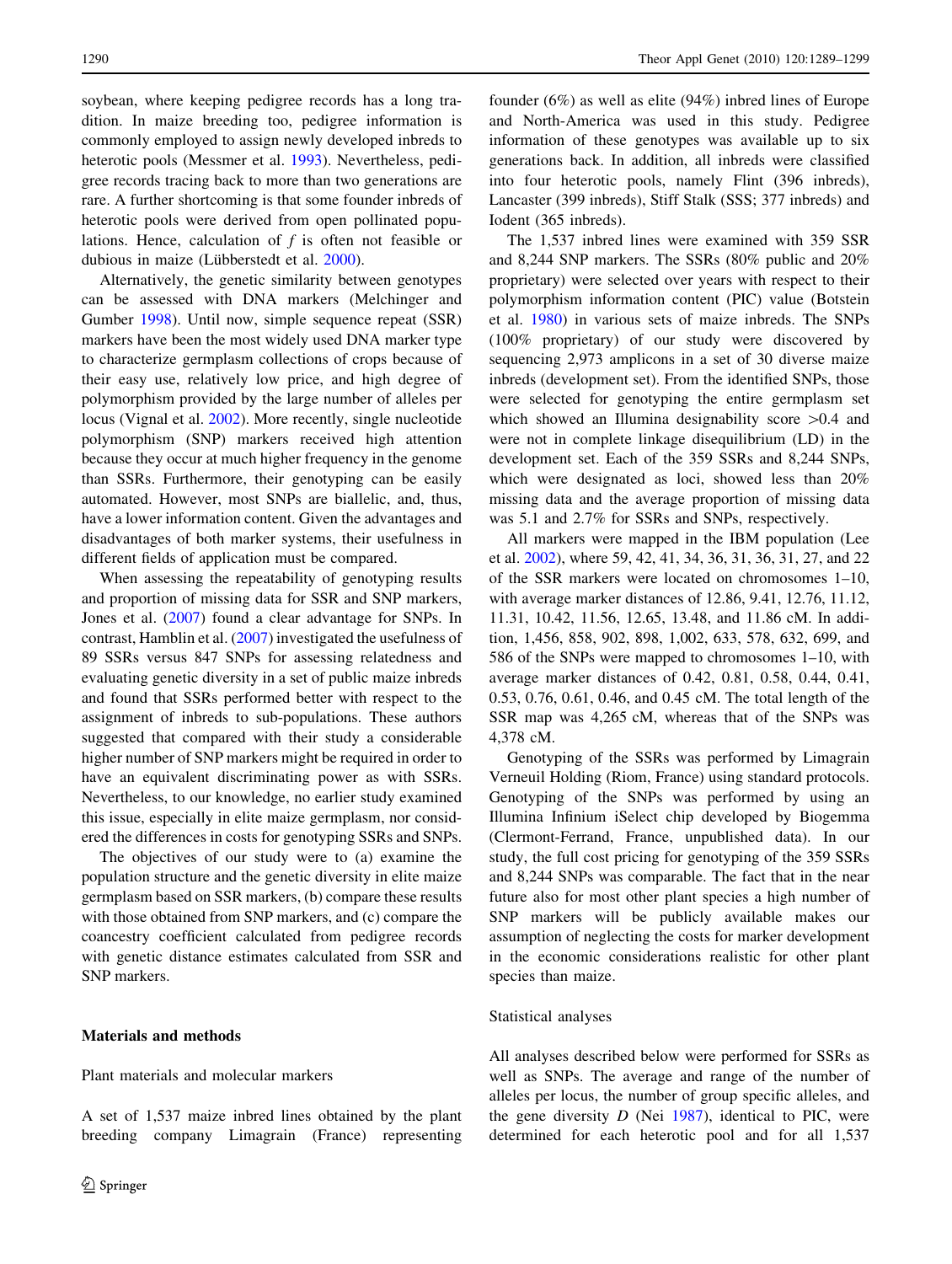genotypes. Furthermore, the average and the range of the modified Roger's distance (MRD) (Wright [1978\)](#page-10-0) within and between heterotic pools and across all genotypes were calculated. An  $F_{ST}$  analysis according to Wright ([1965\)](#page-10-0) was performed. Associations among genotypes were revealed with principal coordinate analysis (PCoA) (Gower [1966\)](#page-9-0) based on MRD estimates between pairs of inbred lines. The most important founder lines of each heterotic pool were accentuated in the PCoA plot.

To determine the sampling variance of MRD and D estimates calculated from SSRs and SNPs, a bootstrap analysis was performed. In each of the 100 repetitions, a subset of the markers (1, 2, 3, 5, 10, 15, 20, 25, 50, and 75% of the total set of markers) was either randomly selected (random sampling) or sampled in such a way that the selected markers were equally distributed across the genome (stratified sampling). Based on the selected markers, the MRD was calculated for each pair of inbreds and D was estimated for the four heterotic pools as well as the entire germplasm set. Finally, the coefficient of variation (CV) across all repetitions was determined.

The CV enables a direct comparison of the two marker types, because it is independent from the ratio  $\omega$  of the number of polymorphic markers between two individuals and the total number of markers, which is not true for the sampling variance (Melchinger, unpublished data). For all calculations, R (R Development Core Team [2006\)](#page-9-0) routines were used.

The model-based approach implemented in software package STRUCTURE (Pritchard et al. [2000\)](#page-9-0) was used to reveal population structure. For the SSR markers, we first run STRUCTURE assuming one sub-group  $(K = 1)$ , to infer the allele frequency parameter  $\lambda$ . The burn-in time and the number of iterations were 100,000, respectively. The mean value of  $\lambda$  across five replications was used in a second step to run STRUCTURE for  $K = 1-20$ . For each value of  $K$ , five replications were performed, where the genetic map information was neglected to reduce the computational burden. To determine the most probable value of  $K$ , the ad hoc criterion described by Evanno et al. [\(2005](#page-9-0)) was used.

For the SNPs, the computational burden was reduced by running STRUCTURE only for the most probable  $K$  value n, which was identified based on the SSR markers. The genetic map information was used but not all other setups of the program were changed. For both marker types, the replication of  $K = n$  showing the maximum likelihood was used to assign genotypes with membership probability surpassing a certain threshold (0.0, 0.5, 0.7, or 0.9) to a sub-group. Inbreds that showed for none of the sub-groups a membership probability surpassing the threshold were non-assigned.

The coancestry coefficient  $f$  (Malécot [1948\)](#page-9-0) between all pairs of inbreds was calculated from the available pedigree records using SAS (SAS Institute [2004](#page-10-0)) under the following assumptions: (a) all ancestors without pedigree information were regarded as completely unrelated, (b) all parents that were inbreds were assigned an inbreeding coefficient  $F = 1$  and all parents that were hybrids were assigned  $F = 0$ , and (c) each parent of a biparental cross contributed equally to the progeny derived from the cross.

## Results

The average number of alleles per locus was 14.57 for the SSRs and 2.00 for the SNPs (Table [1](#page-3-0)). When regarding each heterotic pool separately, the average number of alleles per locus ranged from 8.45 to 10.93 for the SSRs and from 1.96 to 1.99 for the SNPs. The number of group specific alleles varied from 142 (Iodent) to 634 (Flint) for the SSRs and from four (Iodent and SSS) to 25 (Flint) for the SNPs. The total gene diversity D was 0.69 for the SSRs and half as much (0.32) for the SNPs. D estimates of the heterotic pools ranged from 0.50 (SSS) to 0.65 (Lancaster) for the SSRs and from 0.23 (Iodent and SSS) to 0.30 (Lancaster) for the SNPs. The overall fixation index  $F_{ST}$ was 0.16 (0.06–0.27) and 0.19 (0.06–0.29) for the SSR and SNP markers, respectively.

For the SSRs, the average MRD between pairs of inbreds of one heterotic pool ranged from 0.71 (SSS) to 0.80 (Flint and Lancaster) (Fig. [1](#page-3-0)) and the average MRD between pairs of inbreds of different heterotic pools varied between 0.81 (SSS/Iodent) and 0.88 (Flint/SSS) (Table [2](#page-4-0)). By comparison, for SNPs the average MRD between inbreds ranged from 0.48 (Iodent) to 0.55 (Lancaster) within heterotic pools and from 0.55 (SSS/Iodent) to 0.61 (Flint/ SSS) between heterotic pools. The average distance between inbreds of one heterotic pool calculated from pedigree records  $(1 - f)$  varied from 0.86 (SSS) to 0.96 (Lancaster) (Fig. [1\)](#page-3-0).

Spearman's rank correlation coefficient between MRD estimates based on SSRs and SNPs was 0.87\*\*\* across all pairs of genotypes and ranged from 0.86\*\*\* (Flint) to 0.96\*\*\* (SSS) for pairs of inbreds from the same heterotic pool (Table [3](#page-4-0)). For both marker types, the correlation coefficient between MRD estimates and  $1 - f$  was much lower (0.45<sup>\*\*\*</sup> for SSR and 0.42<sup>\*\*\*</sup> for SNP) (Table [3,](#page-4-0) Supplementary material S1).

In PCoA based on MRD estimates of all 1,537 maize genotypes, the first and second principle coordinate (PC) explained 9.1 and 6.9% of the molecular variance for SSRs and 10.8 and 7.9%, respectively, of the molecular variance for SNPs (Fig. [2\)](#page-4-0). For both marker types, PC1 and PC2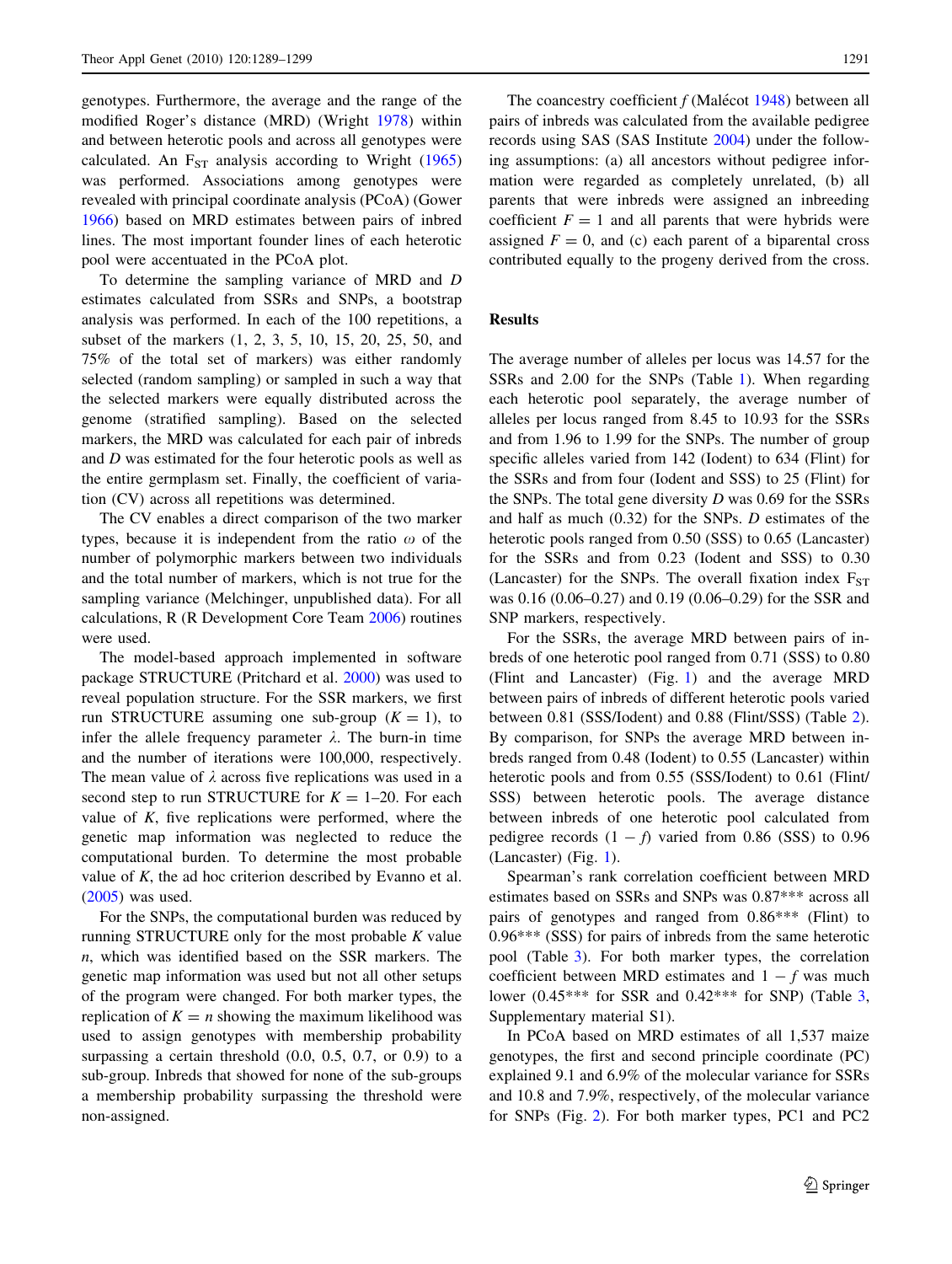Table 1 Average and range of the number (Nb) of alleles per locus, number of group-specific alleles (NbS), gene diversity (D), and  $F_{ST}$  for 1,537 maize genotypes belonging to four heterotic pools

|                   |                      | Heterotic pools          |                                   |                       |                      |  |  |
|-------------------|----------------------|--------------------------|-----------------------------------|-----------------------|----------------------|--|--|
|                   | Flint<br>$(n = 396)$ | Lancaster<br>$(n = 399)$ | <b>Stiff Stalk</b><br>$(n = 377)$ | Iodent<br>$(n = 365)$ | All<br>$(n = 1,537)$ |  |  |
| SSR $(n = 359)$   |                      |                          |                                   |                       |                      |  |  |
| Nb                |                      |                          |                                   |                       |                      |  |  |
| Mean              | 10.57                | 10.93                    | 8.88                              | 8.45                  | 14.57                |  |  |
| Range             | $1 - 35$             | $2 - 37$                 | $2 - 29$                          | $2 - 29$              | $2 - 53$             |  |  |
| <b>NbS</b>        | 634                  | 458                      | 212                               | 142                   |                      |  |  |
| D                 | 0.64                 | 0.65                     | 0.50                              | 0.52                  | 0.69                 |  |  |
| $F_{ST}$          | 0.07                 | 0.06                     | 0.27                              | 0.25                  | 0.16                 |  |  |
| SNP $(n = 8,244)$ |                      |                          |                                   |                       |                      |  |  |
| Nb                |                      |                          |                                   |                       |                      |  |  |
| Mean              | 1.98                 | 1.99                     | 1.96                              | 1.96                  | 2.00                 |  |  |
| Range             | $1 - 2$              | $1 - 2$                  | $1 - 2$                           | $1 - 2$               | $2 - 2$              |  |  |
| <b>NbS</b>        | 25                   | 20                       | $\overline{4}$                    | 4                     |                      |  |  |
| D                 | 0.28                 | 0.30                     | 0.23                              | 0.23                  | 0.32                 |  |  |
| $F_{ST}$          | 0.12                 | 0.06                     | 0.29                              | 0.29                  | 0.19                 |  |  |

<span id="page-3-0"></span>



Fig. 1 Distribution of a modified Roger's distance estimates (MRD) calculated from simple sequence repeat (SSR) markers, b MRD calculated from single nucleotide polymorphism (SNP) markers and

c distance calculated from coancestry coefficient  $1 - f$ , for all genotypes and the four heterotic pools. Means were plotted in black on the histograms. Y axis scale is different for each plot

clearly separated four clusters, which were for SSRs and SNPs in good harmony with the heterotic pool information.

For the SSRs, the model-based approach of STRUC-TURE indicated  $K = 4$  as the most probable number of sub-groups (Supplementary material S3). For  $K = 4$ , the assignment of individuals to STRUCTURE sub-groups based on the maximum membership probability criterion was for 97% of the inbreds identical for SSRs and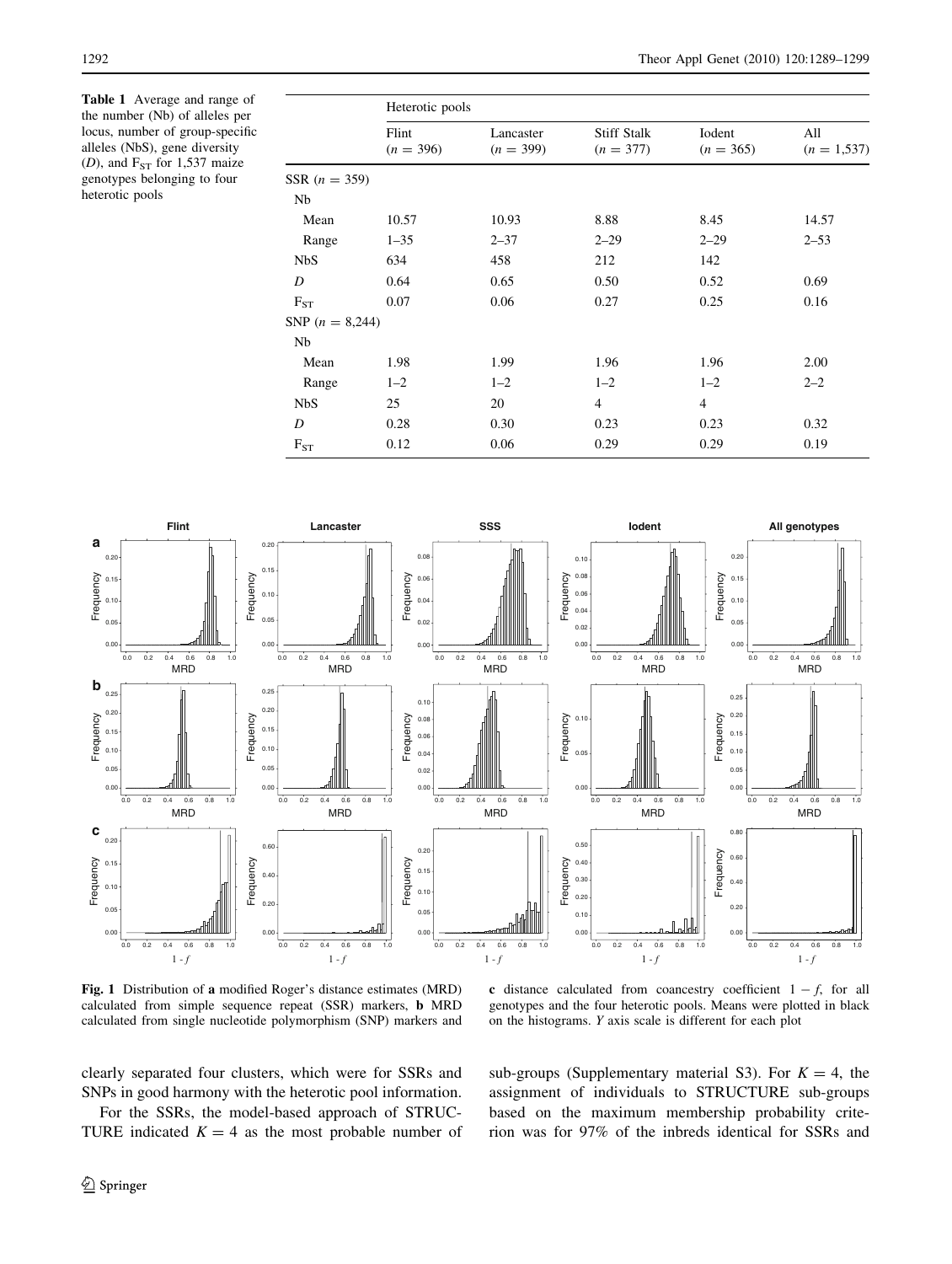| (above diagonal) and (b) single nucleotide polymorphism (SNP) (below diagonal) markers between heterotic pools |                     |                     |                    |                     |  |
|----------------------------------------------------------------------------------------------------------------|---------------------|---------------------|--------------------|---------------------|--|
|                                                                                                                | Flint               | Lancaster           | <b>Stiff Stalk</b> | Iodent              |  |
| Flint                                                                                                          |                     | $0.87(0.19-0.92)$   | $0.88(0.52-0.93)$  | $0.87(0.68 - 0.92)$ |  |
| Lancaster                                                                                                      | $0.60(0.31-0.65)$   |                     | $0.84(0.43-0.93)$  | $0.82(0.23 - 0.93)$ |  |
| <b>Stiff Stalk</b>                                                                                             | $0.61(0.34 - 0.64)$ | $0.60(0.24 - 0.67)$ |                    | $0.81(0.14-0.90)$   |  |
| Iodent                                                                                                         | $0.59(0.41-0.63)$   | $0.57(0.12 - 0.65)$ | $0.55(0.03-0.63)$  |                     |  |

<span id="page-4-0"></span>Table 2 Average (minimum–maximum) of pairwise modified Roger's distance estimates calculated from (a) simple sequence repeat (SSR) (above diagonal) and (b) single nucleotide polymorphism (SNP) (below diagonal) markers between heterotic pools

Table 3 Spearman's rank correlation coefficient between (a) modified Roger's distance (MRD) estimates assessed with simple sequence repeat (SSR) and single nucleotide polymorphism (SNP) markers, (b) SSR based MRD and 1-coancestry coefficient  $f$  calculated from pedigree records, and (c) SNP based MRD and  $1 - f$ , for all genotypes and within heterotic pools

|                    | r(SSR, SNP) | r(SSR, f) | r(SNP, f) |
|--------------------|-------------|-----------|-----------|
| Flint              | 0.86        | 0.44      | 0.42      |
| Lancaster          | 0.89        | 0.60      | 0.57      |
| <b>Stiff Stalk</b> | 0.96        | 0.60      | 0.61      |
| <b>I</b> odent     | 0.94        | 0.60      | 0.59      |
| All                | 0.87        | 0.45      | 0.42      |

SNPs (Fig. 2). Introducing different assignment thresholds (0.5, 0.7, or 0.9) resulted in a much sharper increase of unassigned inbreds for SNPs than for the SSRs (Fig. [3,](#page-5-0) Supplementary material S2).



The percentage of inbreds that were assigned, based on the maximum membership probability criterion, to the STRUCTURE sub-group corresponding to the heterotic pool defined by breeders were similar for SSRs (90.6) and SNPs (89.2) (Table [4\)](#page-6-0). For both marker types, the percentage of inbreds for which the STRUCTURE sub-group and the heterotic pool were in accordance was highest for the Flint and lowest for the Lancaster pool. Furthermore, for both marker types, there were discrepancies between the size of the STRUCTURE sub-groups and the size of the corresponding heterotic pools (Table [4\)](#page-6-0). For the Iodent pool, the STRUCTURE sub-group sizes were overestimated whereas the opposite was true for the Lancaster pool. This difference was higher for the SNP than for the SSR markers.

The CV of the MRD estimates increased exponentially with decreasing number of SSR and SNP markers (Fig. [4](#page-6-0)). Across the two sampling strategies, the CV was higher for



Fig. 2 Principal coordinate analysis of 1,537 maize inbred lines based on modified Roger's distance calculated from 359 SSR (a) or from 8,244 SNP (b) marker loci. Genotypes were assigned to subgroup according to maximum membership probability. PC 1 and PC 2

are the first and second principal coordinate, respectively, and number in parentheses refer to the proportion of variance explained by the principal coordinates. Symbols identify the heterotic pools and colors the STRUCTURE groups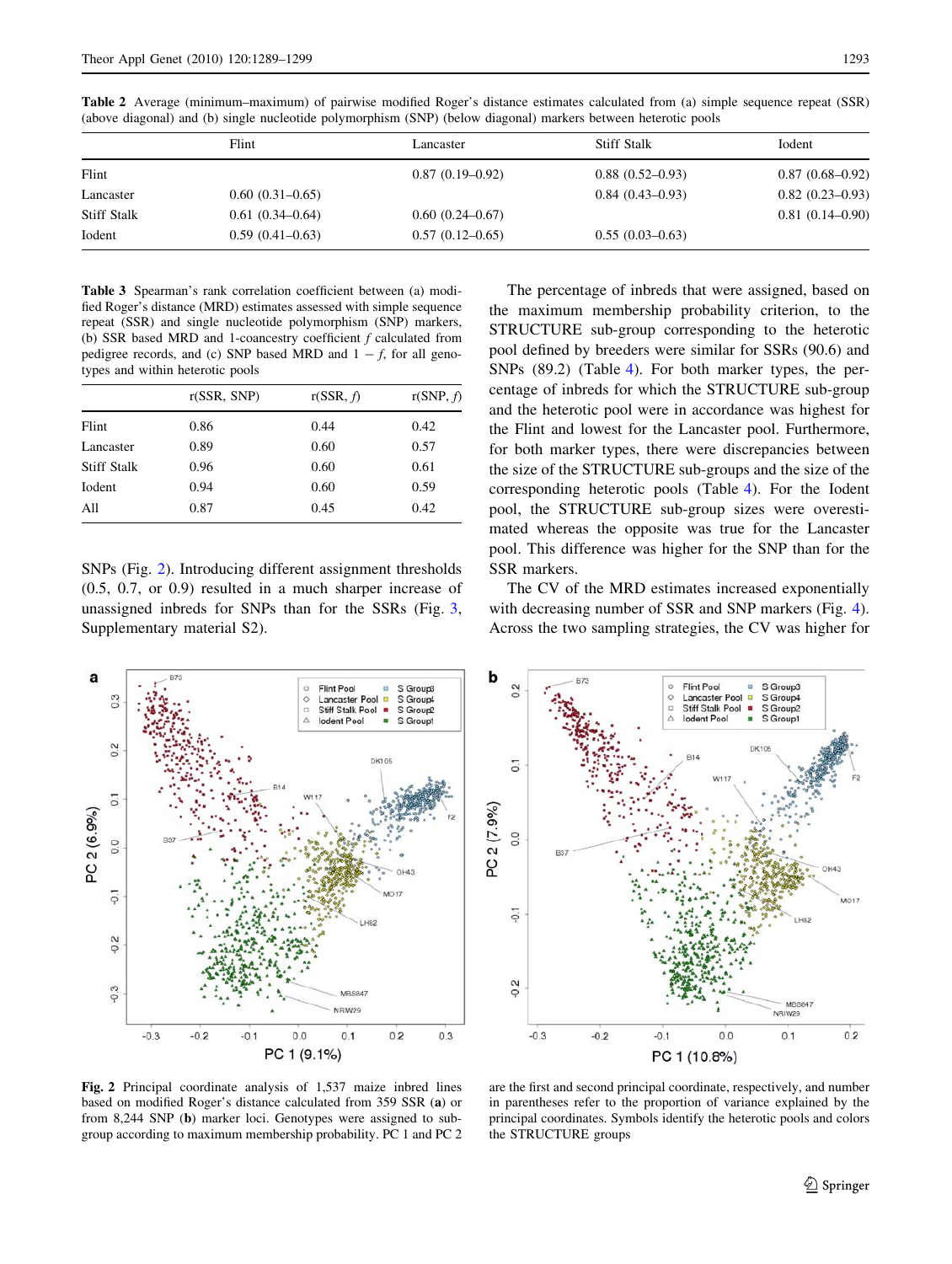<span id="page-5-0"></span>

Fig. 3 Percentage of unassigned genotypes using STRUCTURE based on different thresholds of the membership probability P with simple sequence repeat (SSR) and single nucleotide polymorphism (SNP) markers

the SSRs than for the SNPs. For both marker types, the CV of the stratified sampling strategy was slightly lower than that of the random sampling strategy. For both marker types as well as for all heterotic pools, the average D across all repetitions showed the same trend independently of the number markers (Supplementary material S4). The CV of the D estimates increased exponentially with decreasing number of SSR and SNP markers.

## **Discussion**

Population structure and genetic diversity assessed with SSRs

The concordance of the STRUCTURE analysis results, revealing four sub-groups (Supplementary material S3), with the PCoA clusters and the heterotic pools (Fig. [2](#page-4-0)a) were in accordance with the results of Maurer et al.  $(2006)$  $(2006)$ . Furthermore, for 90.6% of the inbreds, the assignment to a sub-group was in accordance with the heterotic pool information (Table [4\)](#page-6-0). This indicates, not surprisingly, that in maize the heterotic pools describe very reliably the population structure. Thus, these heterotic pools were the basis for the genetic diversity analyses in our study.

Nevertheless, for about 150 inbreds, the heterotic pool information was not in accordance with their clustering in the PCoA and/or with the assignment to sub-groups using STRUCTURE (Fig. [2](#page-4-0)a). This finding can be partially explained by wrong or incomplete pedigree records (20%) especially for inbreds licensed from foundation seed companies but moreover by mixed pedigree information (80%) for inbreds selected from inter-pool crosses for which the assignment to heterotic pools is often uncertain. These results suggest that heterotic pools might be established in silico, corroborating the conclusions of Melchinger et al. ([1991](#page-9-0)) and Smith et al. [\(1997](#page-10-0)) that molecular markers allow a better classification of genotypes than do pedigree records. However, for genotypes with mixed origin, the assignment to heterotic pools based on molecular marker information should be confirmed by field data examining the combining ability with testers from different heterotic pools (Melchinger [1999\)](#page-9-0). In addition to the assignment of inbreds to sub-groups, the relationship between the different sub-groups is interesting for plant breeders and, thus, was examined in this study.

The MRD estimates between the Flint pool and the three other pools were higher than those among the three Non-Flint pools (Table [2\)](#page-4-0). This can be explained by the breeding history of maize (Schnell [1992](#page-10-0)) separating Flint and Dent germplasm. In particular, the average distance between the Iodent and the Stiff Stalk pool was small in comparison with the distances between the other pools. This observation can be explained by one common ancestor of these two heterotic pools which is Reid Yellow Dent (Troyer [1999](#page-10-0)). Furthermore, this result can be explained by the origin of Limagrain's Iodent pool which was developed from crosses between Stiff Stalk and original Iodent genotypes.

Long-term selection gain requires genetic variability and, thus, it is important to examine not only population structure but also the genetic diversity within the heterotic pools. Since estimates of  $D$  are not affected by differences in sample size, direct comparisons between different studies but also different heterotic pools are possible. Across the 1,537 elite maize inbred lines examined, we observed a total gene diversity D of 0.69 (Table [1\)](#page-3-0). Our findings were in accordance with the results of an earlier study on European maize germplasm (Stich et al. [2005](#page-10-0)). However, Liu et al. [\(2003](#page-9-0)) detected with 0.82 a considerably higher estimate of D. This difference can be explained by the high proportion of diverse inbreds with tropical genetic background in their survey. Although our population size and that of other studies were not comparable, our observations on  $D$  were supported by the results on the average number alleles per locus. We observed a considerably higher number of alleles per locus (14.6) than previously reported by Jones et al. ([2007\)](#page-9-0) (5.1) and Stich et al.  $(2005)$  $(2005)$   $(9.8)$ , but fewer than the number  $(21.7)$  reported by Liu et al. [\(2003](#page-9-0)).

Since the four heterotic pools of our study have similar size, direct comparisons between pools were possible for all genetic measures. We observed a higher number of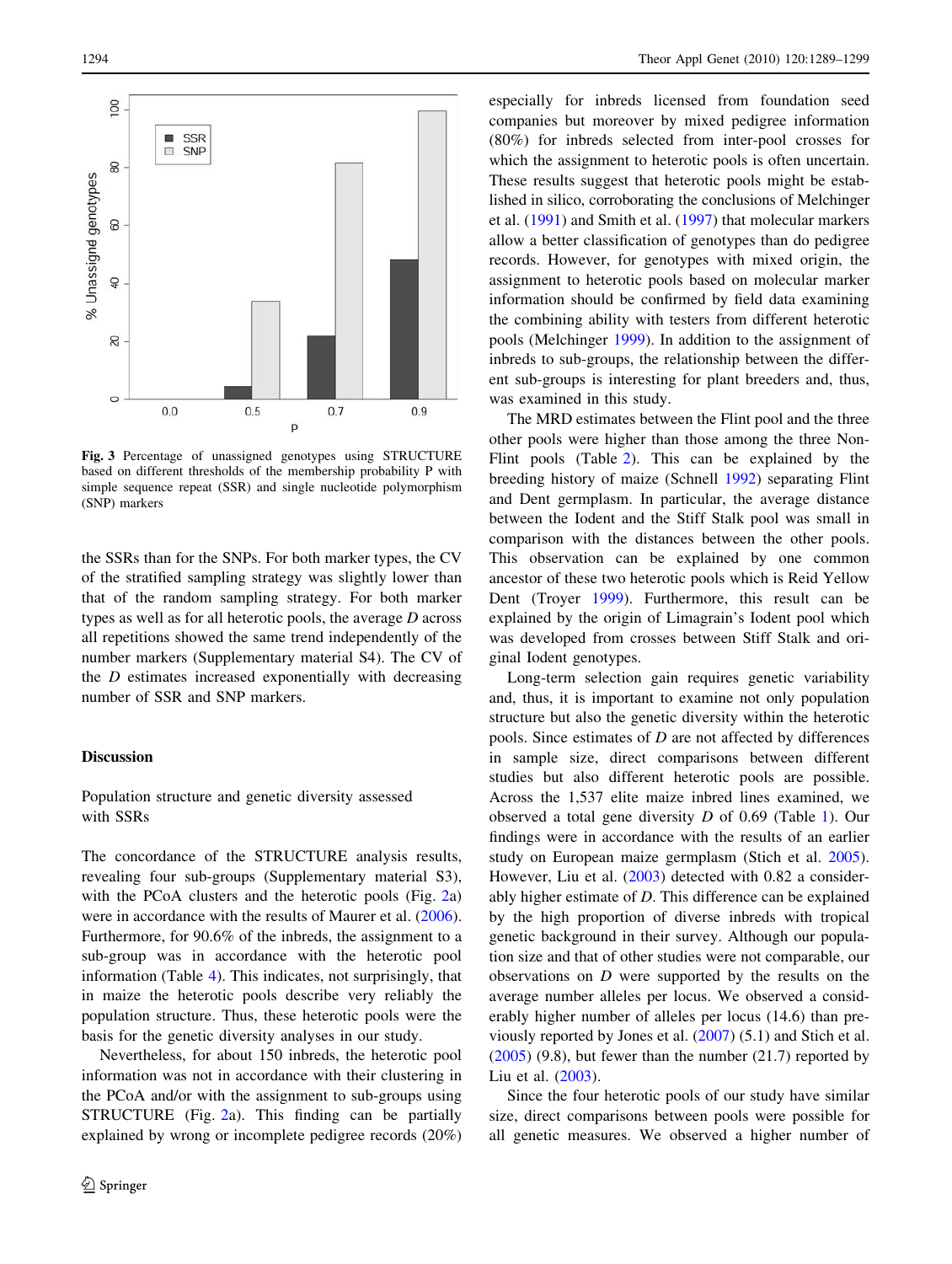<span id="page-6-0"></span>

|                                                                     | STRUCTURE groups |           |                    | Total     | Percentage assigned |                                     |
|---------------------------------------------------------------------|------------------|-----------|--------------------|-----------|---------------------|-------------------------------------|
|                                                                     | S Group 3        | S Group 4 | S Group 2          | S Group 1 |                     | to corresponding<br>STRUCTURE group |
|                                                                     | Represent        |           |                    |           |                     |                                     |
|                                                                     | Flint            | Lancaster | <b>Stiff Stalk</b> | Iodent    |                     |                                     |
| SSR                                                                 |                  |           |                    |           |                     |                                     |
| Heterotic pools                                                     |                  |           |                    |           |                     |                                     |
| Flint                                                               | 388              | 5         | 1                  | 2         | 396                 | 98.0                                |
| Lancaster                                                           | 18               | 320       | 19                 | 42        | 399                 | 80.2                                |
| <b>Stiff Stalk</b>                                                  | $\boldsymbol{0}$ | 11        | 345                | 21        | 377                 | 91.5                                |
| Iodent                                                              | 1                | 16        | 9                  | 339       | 365                 | 92.9                                |
| Total                                                               | 407              | 352       | 374                | 404       | 1,537               | 90.6                                |
| Percentage of assigned belonging<br>to corresponding heterotic pool | 95.3             | 90.9      | 92.2               | 83.9      | 90.6                | 90.6                                |
| <b>SNP</b>                                                          |                  |           |                    |           |                     |                                     |
| Heterotic pools                                                     |                  |           |                    |           |                     |                                     |
| Flint                                                               | 389              | 4         | 1                  | 2         | 396                 | 98.2                                |
| Lancaster                                                           | 22               | 306       | 17                 | 54        | 399                 | 76.7                                |
| <b>Stiff Stalk</b>                                                  | 3                | 19        | 332                | 23        | 377                 | 88.1                                |
| Iodent                                                              | 1                | 12        | 10                 | 342       | 365                 | 93.7                                |
| Total                                                               | 415              | 341       | 360                | 421       | 1,537               | 89.2                                |
| Percentage of assigned belonging<br>to corresponding heterotic pool | 93.7             | 89.7      | 92.2               | 81.2      | 89.2                | 89.1                                |



Fig. 4 Mean coefficient of variation (CV) of the modified Roger's distance (MRD) estimates between 1,537 maize genotypes assessed by random and stratified sampling of different numbers of simple

sequence repeat (No SSR) and single nucleotide polymorphism (No SNP) markers in percent of the total number of markers (% Total). For details, see '['Materials and methods'](#page-1-0)'

(a) alleles per locus and (b) group-specific alleles as well as higher D estimates for the Flint and Lancaster pools than for the Iodent and Stiff Stalk pools (Table [1](#page-3-0)). Furthermore, the genetic distances between inbreds of the Flint as well as the Lancaster pools were on average higher than those observed for the Iodent and Stiff Stalk pools (Fig. [1\)](#page-3-0). These findings can be explained by the fact that the Iodent and Stiff Stalk pools have a narrow genetic base (Hallauer and Miranda [1988](#page-9-0); Troyer [1999\)](#page-10-0). Furthermore, the selection pressure applied to adapt these heterotic pools originating from the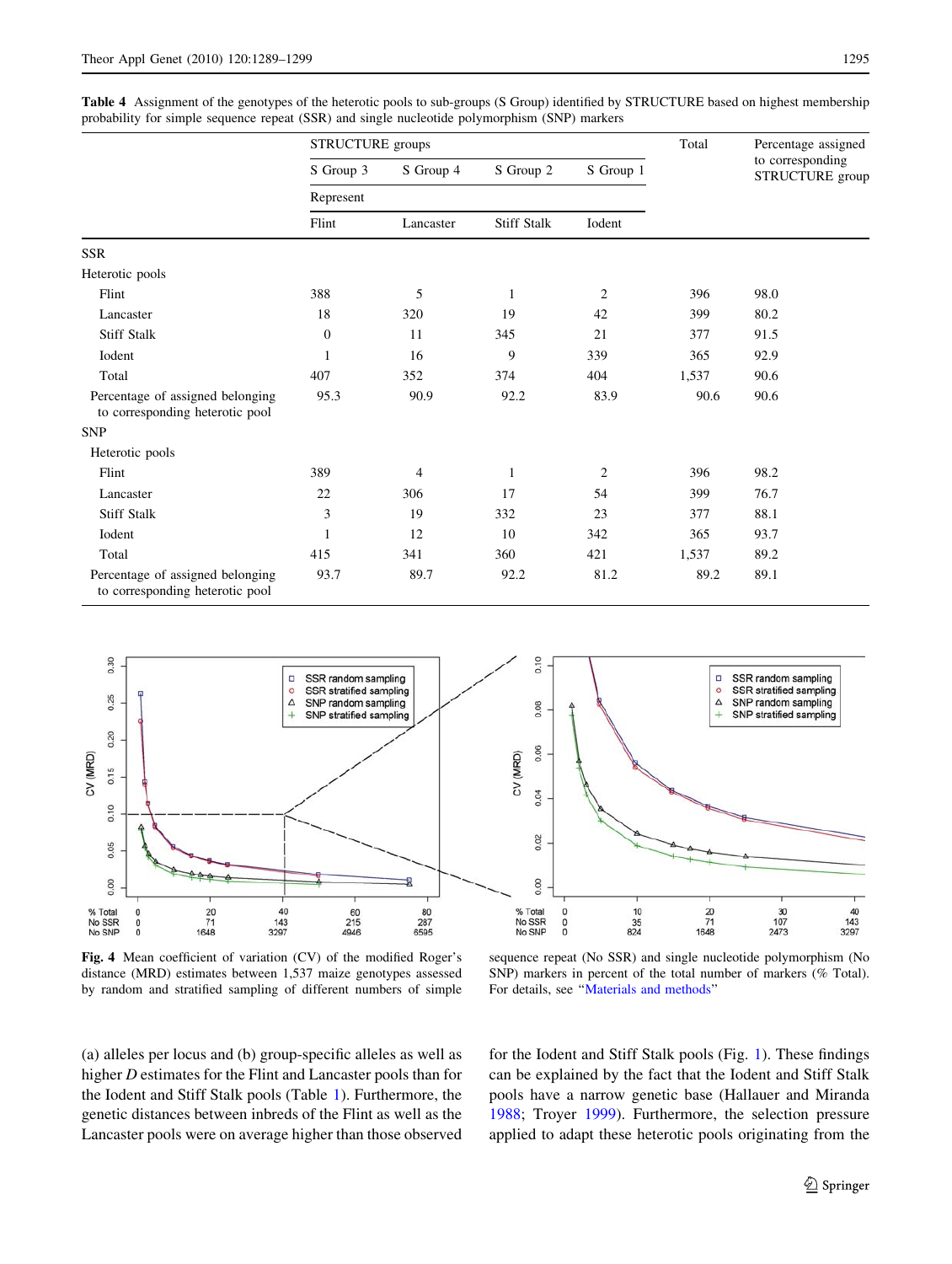US to the cooler climatic conditions prevailing in Western Europe might have decreased the genetic diversity.

In contrast, the high genetic diversity of the Flint pool can be explained by its very broad base. It includes progenies from almost all original European landraces, such as Lacaune from France (F2), Lizargarote from Spain (EP1), Gelber Badischer Landmais from Germany (DK105), and Italian Orange Flint (ILO904) (Messmer et al. [1992](#page-9-0); Rebourg et al. [2001\)](#page-10-0) but also Canadian germplasm (CO255) (Fig. [2](#page-4-0)). The same holds true for the Lancaster pool of Limagrain, which is a Flint-Dent mixed pool comprising not only true Lancaster Sure Crop inbreds such as Mo17 and Oh 43 but also inbreds from several diverse origins like Danube, Wisconsin (W117), and also exotic germplasm from China and Central America.

### Comparison between SSRs and SNPs

#### Description of population structure and genetic diversity

Using the model-based approach of Pritchard et al. [\(2000](#page-9-0)), we found that, independently of the membership threshold we used for the assignment of inbreds to the sub-groups, far more genotypes could not be assigned to a sub-group for the SNPs than for the SSRs (Fig. [3](#page-5-0)). This observation could be due to the fact that STRUCTURE was run, for computational reasons, only for  $K = 4$  for the SNP markers. However, the number of clusters revealed by the PCoA for SNPs and the very high correlation between MRD estimates based on SSR and SNP markers indicated that this simplification could not explain the difference in the proportion of unassigned inbreds between the two marker types.

Nevertheless, this difference is in accordance with the results of Hamblin et al. ([2007\)](#page-9-0). The lower gene diversity D of the SNPs compared with the SSRs might explain the above-described finding. The combination of SNP alleles at different loci to haplotypes has the potential to make the results more comparable to those of the SSRs (Hamblin et al. [2007](#page-9-0)). However, because no information about the extent and distribution of LD, which determines the number of SNPs to be combined into haplotypes, was available for our germplasm set, we did not examine SNP haplotypes in our study. Finally, we found in our study a larger proportion of SNP markers that were not discriminating with respect to heterotic pools compared with SSR markers (data not shown).

Nevertheless, the assignment to a sub-group based on SSRs and SNPs was for 97% of the inbreds identical, when using the highest membership probability criterion. Furthermore, the sub-groups identified in this scenario were in accordance with the heterotic pools as well as with the clusters revealed by PCoA (Fig. [2](#page-4-0)) and the percentage of genotypes assigned to the correct STRUCTURE groups

was similar for SSR and SNP markers (Table [4\)](#page-6-0). These observations suggested that for SNPs the assignment of inbreds to a sub-group, for which the highest membership probability was observed, is more promising than using other thresholds. However, if the number of sub-populations is very high, this criterion might be inappropriate for individuals with mixed origin, as the absolute membership probability for a sub-group can be very low, despite it is the highest one. Furthermore, for most association mapping methods, genotypes are not assigned to sub-groups but the matrices from STRUCTURE comprising the membership probabilities are used as cofactors (Yu et al. [2006\)](#page-10-0). Consequently, one would expect that the differences in the absolute membership probabilities between SSRs and SNPs might have an influence on the results of association mapping approaches. However, this needs further research.

The above mentioned observation that for both marker types the sub-groups identified by STRUCTURE were in good accordance with the clusters revealed by the PCoA indicated that for the assignment of genotypes to subgroups both clustering methods are equally appropriate. However, the high computational requirements of STRUCTURE analyses, especially when thousands of SNP markers are examined as in our study, suggest that the use of PCoA should be preferred.

#### Estimation of genetic diversity within sub-populations

The average number of alleles per SSR locus was considerably higher than that for the SNPs (Table [1\)](#page-3-0). This is due to the fact that the SNPs are usually biallelic (Vignal et al. [2002](#page-10-0)). This property of SNPs explains together with the definition of gene diversity  $D$  that  $D$  values found for SNPs are lower than those for SSRs (cf. Jones et al. [2007](#page-9-0)). Theoretical considerations show that the maximum gene diversity D observable with biallelic markers is 0.5, whereas for multi-allelic markers such as SSRs the maximum can approach 1. Another factor which contributes to the observed difference in the D estimates of SSRs and SNPs is the selection history of the two marker types. The SSRs were selected over years with respect to their PIC value in various sets of maize inbred lines, whereas the SNPs have not undergone such a selection procedure. Therefore, it is expected that in the future the  $D$  estimates of the SNPs increase towards the above mentioned theoretical maximum of 0.5.

Despite this difference in the average of  $D$  estimates calculated for SSRs and SNPs, we observed for the SNPs the same trends in gene diversity  $D$  across the heterotic pools as found for the SSRs. The same is true for the number of group-specific alleles. Those results indicate that both marker types are equally appropriate to estimate genetic diversity in elite germplasm. Furthermore, the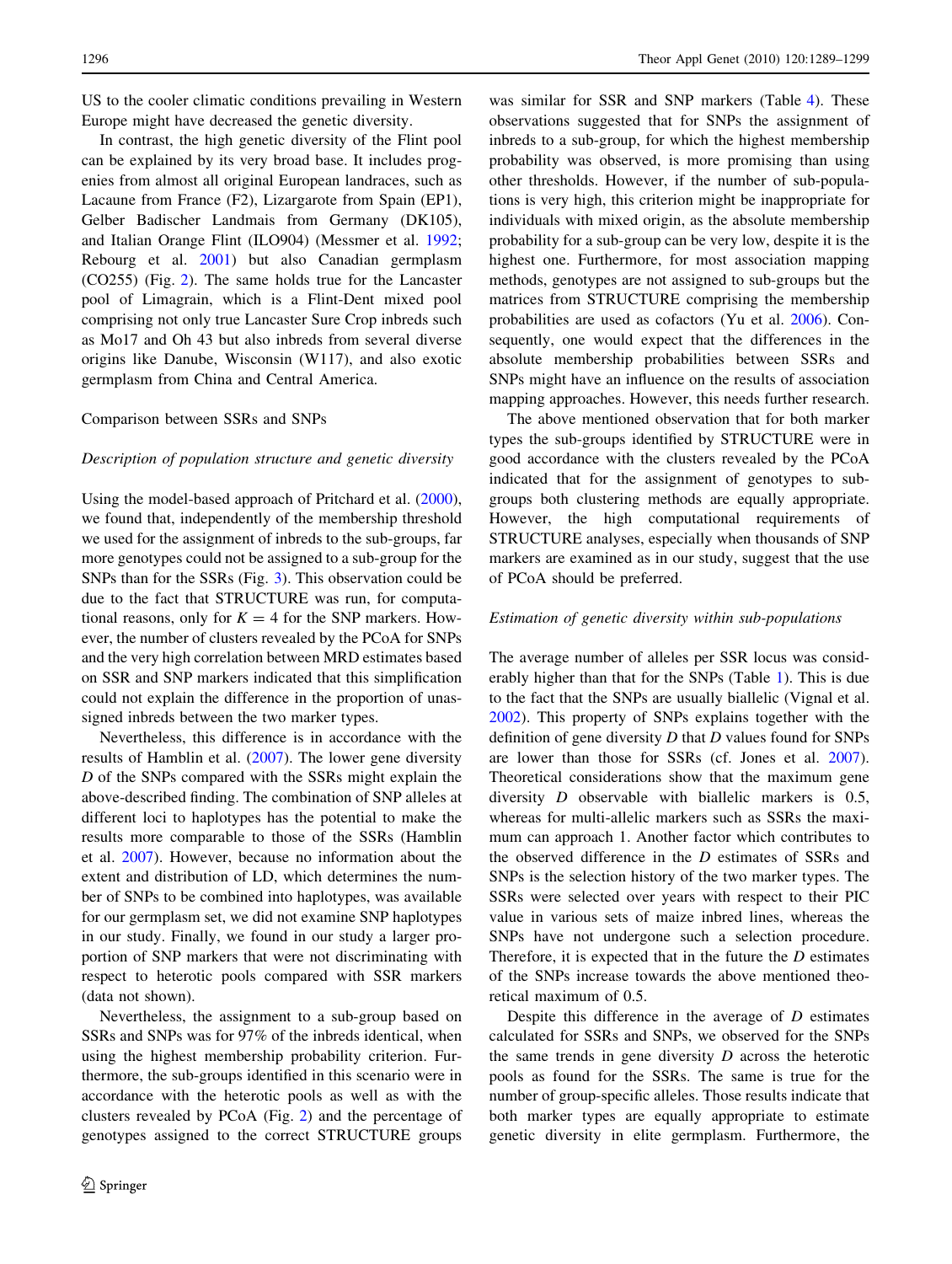results of the bootstrap analysis for D (Supplementary material S4) suggested that this statement is not only true for the 359 SSRs and 8,244 SNPs examined in our study but even when examining only 2% thereof. However, in the context of genetic diversity analysis not only the absolute D estimates are an important criterion for marker applications but also the variance associated with these estimates. Based on our results, about 90 SSRs or 650 SNPs, which corresponds to a 1:7 SSR:SNP ratio, are required to reach for the examined germplasm set a stabilized plateau in the CV of D (Supplementary material S4).

The overall fixation index  $F_{ST}$ , useful as an overall measure of population differentiation, is low for both marker types, indicating that the majority of variation is found within heterotic pools rather than between heterotic pools. However,  $F_{ST}$  calculated from SNPs indicated a slightly higher differentiation (0.19) between the heterotic pools versus total differentiation than SSRs did (0.16) (Wright [1978\)](#page-10-0). This is in accordance with results of Hamblin et al. [\(2007](#page-9-0)).

In analogy to  $D$ , our results revealed that the range of the MRD estimates was considerably lower for the SNPs than for the SSRs (Fig. [1](#page-3-0)). This finding is in accordance with the results of Hamblin et al. ([2007\)](#page-9-0) and Jones et al. ([2007\)](#page-9-0) and can be explained by the difference between the two marker systems with respect to the number of alleles per locus. A decreasing number of alleles per locus, which in turn increases the average allele frequency, decreases the proportion of polymorphic markers between two individuals  $\omega$ . Because MRD can be expressed as a function of the ratio  $\omega$  (data not shown), this leads to a decrease of the genetic distance estimates. This indicates that new thresholds have to be defined, if essentially derived varieties will be, in future, identified based on SNP markers instead of SSR or restriction fragment length polymorphism markers (cf. International Seed Federation [2008](#page-9-0)).

Despite this difference in the range of MRD estimates calculated from SSRs and SNPs, the estimates were correlated (Table [3](#page-4-0)). The imperfect correlation between the MRD estimates is most probably due to the fact that the mutation rate of SSRs is considerably higher than that of SNPs so that on the level of germplasm collections SNPbased distances will be almost entirely due to drift, while SSR-based distances will also be in part due to mutation (Hamblin et al. [2007](#page-9-0)). However, in contrast to results of Hamblin et al. [\(2007](#page-9-0)) and Jones et al. [\(2007](#page-9-0)), who observed across all genotypes no significant correlation and only moderate correlations for sets of inbreds related by pedigree, we observed a very high correlation. This difference might be explained by the fact that the former studies were based on a relatively small number of inbreds as well as fewer markers compared to our study.

In addition to the absolute genetic distance estimates, the variance associated with these estimates is an important criterion for marker applications. Therefore, we compared the CV of MRD estimates calculated from SSRs and SNPs using a bootstrap procedure. For all fractions of the total numbers of markers examined, we observed a higher CV for the SSRs than for the SNP markers (Fig. [4\)](#page-6-0). Considering the comparable genotyping costs for both two data sets, our result suggested that based on the same budget for genotyping, MRD can be more precisely estimated with SNPs than with SSRs.

Furthermore, we observed for both marker types a plateau indicating that above a certain number of markers the precision gained from the additional markers was decreasing. As the number of markers moved below this threshold, the CV began to increase (and precision decreased) at a greater rate. This result is in accordance with findings of Pejic et al. ([1998\)](#page-9-0) and Garcia et al. ([2004\)](#page-9-0) and indicates that genotyping with more than such a number of markers does only marginally improve the precision of MRD estimates.

Under the assumption that a CV of 1% is sufficient for the estimation of genetic distances, our results suggested that about 270 SSRs or 3,150 SNPs (ratio SSR:SNP 1:11) are required to reach this precision. This is in good accordance with (a) the theoretical consideration of Laval et al. [\(2002](#page-9-0)) and Vignal et al. ([2002\)](#page-10-0), according to whom  $(k - 1)$  times more biallelic markers are needed to achieve the same genetic distance precision as a set of microsatellites with  $k$  alleles per locus as well as (b) the empirical simulations of Yu et al. ([2009\)](#page-10-0) who suggested that a SSR:SNP ratio of 1:10 is required for robust kinship estimates. Based on the genotyping costs underlying our study, the financial resources required for a SSR data set with 270 markers are about twice as high as those for a SNP data set with 3,150 markers. In addition to the number of markers used for estimation of MRD, also their positions in the genome influence the CV.

We observed for both marker types a slightly lower CV for the stratified sampling than for the random sampling strategy. This observation suggested that by choosing markers equally distributed across the genome, it is possible to reduce their number compared to randomly distributed markers and achieve the same level of precision in MRD. Alternatively, a higher precision can be obtained with the same number of markers if they are chosen as not randomly distributed.

Comparison of marker-based distances with distances calculated from pedigree records

A significant correlation between f values and MRD estimates, for both SSR and SNP markers was observed (Supplementary material S2). The correlation coefficient found (Table [3\)](#page-4-0) was slightly lower than that observed by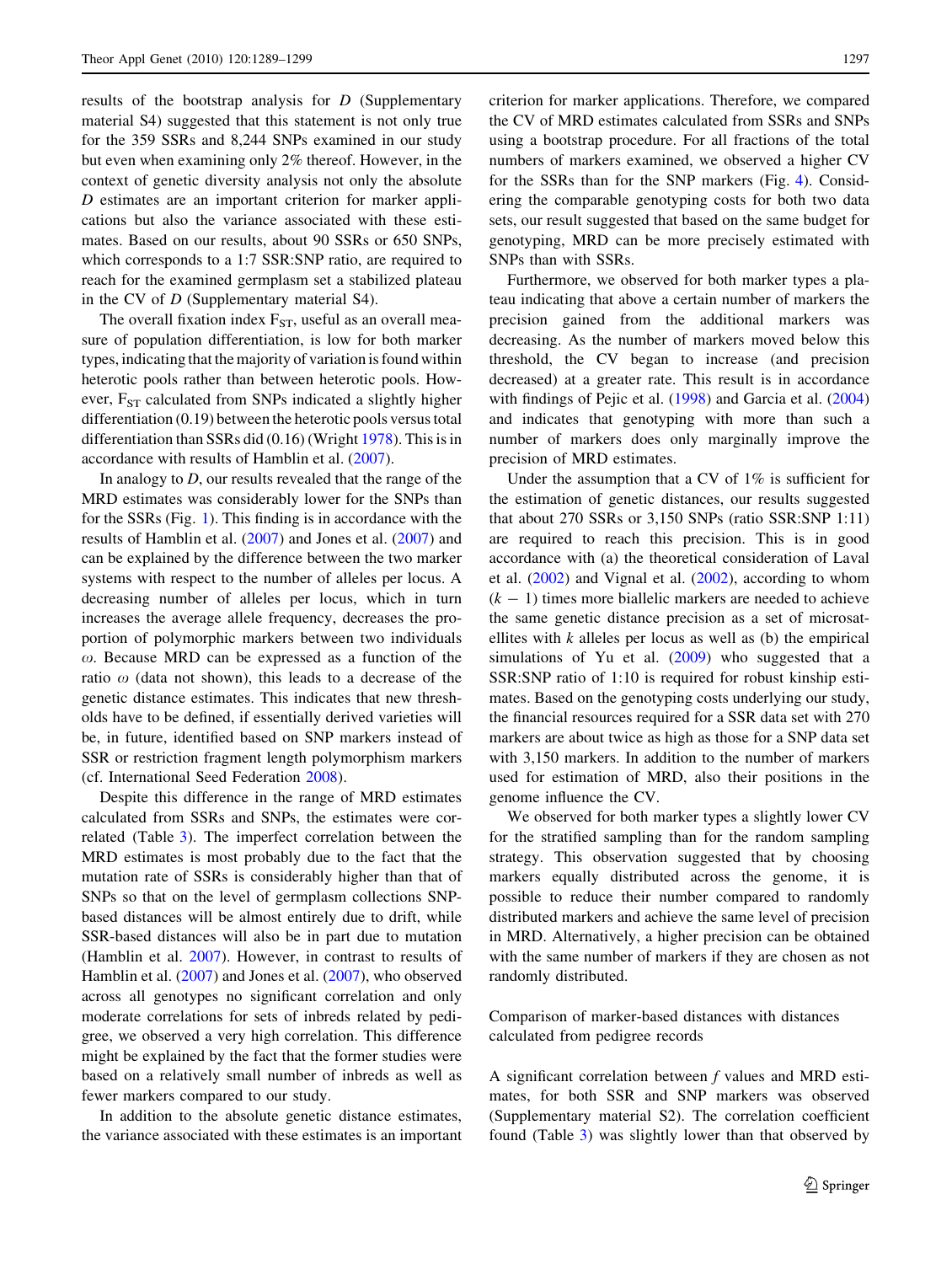<span id="page-9-0"></span>Liu et al. (2003). However, Smith et al. [\(1997](#page-10-0)) and Bernardo et al. (2000) found with 0.81 and 0.92 considerably higher correlation coefficients between SSR distances and f. The low correlation in our study is probably due to the fact that our f values were very unevenly distributed, with almost 80% of the pair-wise  $1 - f$  estimates between 0.96 and 1.00 (Fig. [1\)](#page-3-0). Therefore, our results suggest that marker-based distances are more appropriate for assessment of genetic relationship between maize inbreds than distances calculated from pedigree records.

## **Conclusions**

The results of our study indicated that for the assignment of inbreds to sub-groups using STRUCTURE, the highest membership probability criterion has to be applied for SNP data in order to get sub-groups which are identical to those estimated from SSR data. However, the same conclusions regarding the structure and the diversity of heterotic pools can be drawn from both markers types. Nevertheless, computer simulations have to be performed in order to draw conclusions about the most favorable marker system for assessing population structure in an association-mapping context. Finally, our findings indicated that under the assumption of a fixed budget, MRD and D could be more precisely estimated with SNPs than with SSRs.

Acknowledgments The authors thank the associate editor J. Yu and two anonymous reviewers for their valuable suggestions. The authors thank Limagrain Verneuil Holding for providing the genotyping data, J.P. Martinant for the information concerning SNPs genotyping, as well as P. Bertaux, T. Ronsin, and P. Flament for their comments on an earlier version of this manuscript. Funding for B. Stich was provided by the Max Planck Society.

Open Access This article is distributed under the terms of the Creative Commons Attribution Noncommercial License which permits any noncommercial use, distribution, and reproduction in any medium, provided the original author(s) and source are credited.

## References

- Bernardo R (2002) Breeding for quantitative traits in plants. Stemma Press, Woodbury, p 41, p 249
- Bernardo R, Romero-Severson J, Ziegle J, Hauser J, Joe L, Hookstra G, Doerge RW (2000) Parental contribution and coefficient of coancestry among maize inbreds: pedigree, RFLP, and SSR data. Theor Appl Genet 100:552–556
- Botstein D, White RL, Skalnick MH, Davies RW (1980) Construction of a genetic linkage map in man using restriction fragment length polymorphism. Am J Hum Genet 32:314–331
- Evanno G, Regnaut S, Goudet J (2005) Detecting the number of clusters of individuals using the software STRUCTURE: a simulation study. Mol Ecol 14:2611–2620
- Garcia AAF, Benchimol LL, Barbosa AMM, Geraldi IO, Souza CL Jr, de Souza AP (2004) Comparison of RAPD, RFLP, AFLP and SSR markers for diversity studies in tropical maize inbred lines. Genet Mol Biol 27:579–588
- Gower JC (1966) Some distance properties of latent root and vector methods used in multivariate analysis. Biometrika 53:325–338
- Hallauer AR, Miranda JBF (1988) Quantitative genetics in maize breeding, 2nd edn. Iowa State University Press, Ames
- Hamblin MT, Warburton ML, Buckler ES (2007) Empirical comparison of simple sequence repeats and single nucleotide polymorphisms in assessment of maize diversity and relatedness. PLoS ONE 2(12):e1367
- International Seed Federation (2008) Guidelines for the handling of a dispute on essential derivation of maize lines
- Jones ES, Sullivan H, Bhattramakki D, Smith JSC (2007) A comparison of simple sequence repeat and single nucleotide polymorphism marker technologies for the genotypic analysis of maize (Zea mays L.). Theor Appl Genet 115:361–371
- Laval G, San Cristobal M, Chevalet C (2002) Measuring genetic distances between breeds: use of some distances in various short term evolution models. Genet Sel Evol 34:481–507
- Lee M, Sharopova N, Beavis WD, Grant D, Katt M, Blair D, Hallauer A (2002) Expanding the genetic map of maize with the intermated  $B73 \times$  Mo17 (IBM) population. Plant Mol Biol 48:453–461
- Liu K, Goodman M, Muse S, Smith JS, Buckler E, Doebley J (2003) Genetic structure and diversity among maize inbred lines as inferred from DNA microsatellites. Genetics 165:2117–2128
- Lübberstedt T, Melchinger AE, Dußle C, Vuylsteke M, Kuiper M (2000) Relationships among early European maize inbreds: IV Genetic diversity revealed with AFLP markers and comparison with RFLP, RAPD, and pedigree Data. Crop Sci 40:783–791
- Malécot G (1948) Les mathématiques de l'hérédité. Masson & Cie, Paris
- Maurer HP, Knaak C, Melchinger AE, Ouzunova M, Frisch M (2006) Linkage disequilibrium between SSR markers in six pools of elite lines of an European breeding program for hybrid maize. Maydica 51:269–279
- Melchinger AE (1999) Genetic diversity and heterosis. In: Coors JG, Pandey S (eds) The genetics and exploitation of heterosis in crops. ASA. CSSA, and SSSA, Madison, pp 99–118
- Melchinger AE, Gumber RK (1998) Overview of heterosis and heterotic groups in agronomic crops. In: Lamkey KR, Staub JE (eds) Concepts and breeding of heterosis in crop plants. CSSA Spec. Publ. 25. CSSA, Madison, pp 29–44
- Melchinger AE, Messmer MM, Lee M, Woodmana WL, Lamkey KR (1991) Diversity and relationships among U.S. maize inbreds revealed by restriction fragment length polymorphisms. Crop Sci 31:669–678
- Messmer MM, Melchinger AE, Boppenmaier J, Brunklaus-Jung E, Herrmann RG (1992) Relationships among early European maize (Zea mays L.) inbreds: I Genetic diversity among flint and dent lines revealed by RFLPs. Crop Sci 32:1301–1309
- Messmer MM, Melchinger AE, Hermann RG, Boppenmeier J (1993) Relationship among early European maize inbreds. II Comparison of pedigree and RFLP data. Crop Sci 33:944–950
- Nei M (1987) Molecular evolutionary genetics. Colombia University Press, New York
- Pejic I, Ajmone-Marsan P, Morgante M, Kozumplick V, Castiglioni P, Taramino G, Motto M (1998) Comparative analysis of genetic similarity among maize inbred lines detected by RFLPs, RAPDs, SSRs, and AFLPs. Theor Appl Genet 97:1248–1255
- Pritchard JK, Stephens P, Donnelly P (2000) Inference of population structure using multilocus genotype data. Genetics 155:945–959
- R Development Core Team (2006) R: a language and environment for statistical computing. R Foundation for Statistical Computing, Vienna